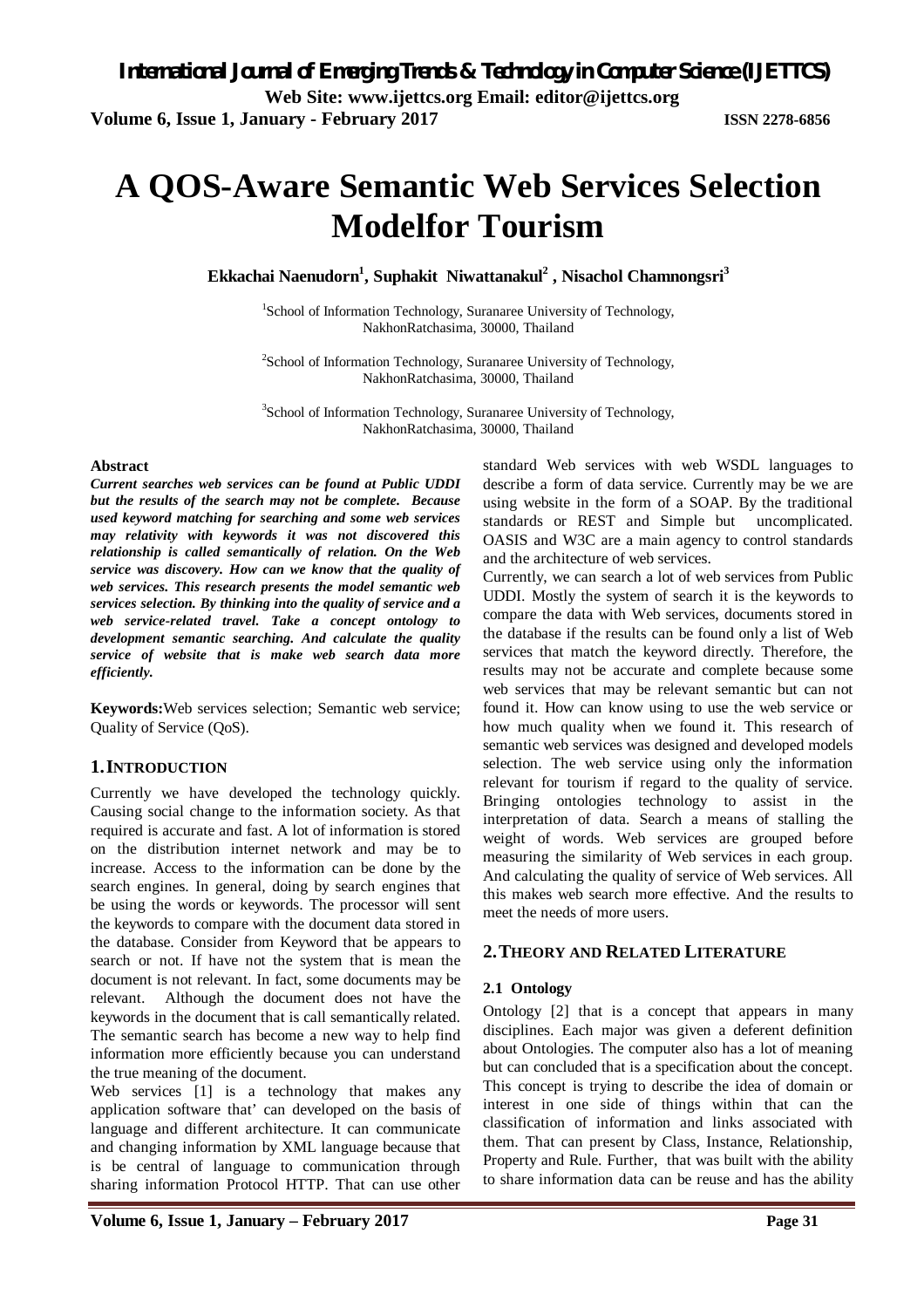### **Volume 6, Issue 1, January - February 2017 ISSN 2278-6856**

to convey the property. (Inheritance) applying to use it as an alternative way of sharing information. And extracting knowledge from databases. Using language to know that there is a clear and more accurate to describe using natural language vocabulary link together a sentence to describe things in a different aspect, necessitating the use of symbols to convey (Semantics) to software or computer can understand the meaning and apply it to practical use. Only by finding out what they want from the Internet, a virtual data warehouse large. If we can not find the meaning of a word from the search. It will help us get the results that meet the needs and faster. This corresponds to the concept of the semantic web.

Currently, there are applications or tools for supporting the development of Ontologies (Ontology Editor) to popular programs Protégé developed by Stanford University, Oxford. And Hozo developed by Osaka University, and supported by these tools is a process engineering knowledge gives users the knowledge engineers or specialists. Storage and transfer of knowledge in the form of that convenient and easier.

#### **2.2 SKOS**

Simple Knowledge Organization System (SKOS) [3] as a model for creating a Store of words or standard data sharing based SKOS consists relations following keywords (skos: preLabel) Synonym (skos: altLabel) words. wider (skos: broader) than the narrow (skos: narrower) and related words. (skos: related) An example of the definition of the term structure of SKOS as shown in Figure 1.



**Figure 1**SKOS Core Vocabulary Structure [3]

#### **2.3 WordNet**

WordNet [4] it is a database of Large English vocabury consist by nouns, verbs, adjectives and adverbs. Are grouped of words on the meaning. It will be linked by the relationships of concepts, and meaning of words to Relate in WordNet definition that can see at below.

1.Synonymy is the set of words with similar meaning (Synsets, Synonym sets) to replace the words with meaning.

- 2.Antonymy is a word that means the opposite of symmetry, which focuses on the words. Of adjectives and verbs magic.
- 3.Hyponymy and Hypernymy is the relationship of the Concept the appearance of the concept and super concept by Hyponym the Concept above Concept other parts Hypernym the Concept under Concepts such as hotel there. Hypernymy is building and building, the hotel is a Hyponymy.
- 4.Meronymy Holonymy and the relationship some parts like arms, legs, hands and every part of the body and the steering wheel is part of the braking and so on.
- 5.Troponymy verb or action to show symptoms. Which is used to display the names of the hierarchy concept.
- 6.Entailment is a relationship between a verb, defined by WordNet.

#### **2.4 K-means**

K-means [5] that is a technique used to group data. The technique is to learn without a teacher. (Unsupervised Learning) by grouping divides data into cluster will provide information that is similar in the same cluster. And address information of each cluster will have a similar minimum. Grouping information with the use of the information that was provided in the same cluster as the representative of all the data in that cluster. The group started out as a parameter, where k is the number of clusters to search. The algorithm will be randomly selected starting number k series, each series has come to be the starting point of each cluster (centroid), then grouped with the remaining data. Information will be provided in the same cluster are similar to a representative of that cluster most. And then calculated the average of the new cluster. And carry out the same process with the next. Until all the data Information is grouped perfectly and no longer change the function of the k-means data can be highly effective when densely packed. Each group separately and clearly. And the density of each group of similar strength of k-means is simple and can be used with multiple data types. And is also effective in terms of speed. But the weakness of the k-means that it is not appropriate to all types of information. And can not handle the group has a spherical shape or size or density difference is also k-means there is limited information available for agent vague or unclear.

#### **2.5 RAP-API**

RAP-API [6] is a program of PHP used to interconnect structure of Ontologies with a search system that RAP will find information on OWL or RDF through language, SPARQL the results of the search will be. find a relationship that matches the keyword directly. Also find about keywords that are related in structure Ontologies. RAP is responsible to Parsing, Searching, Manipulating, Serializing and Serving RDF models.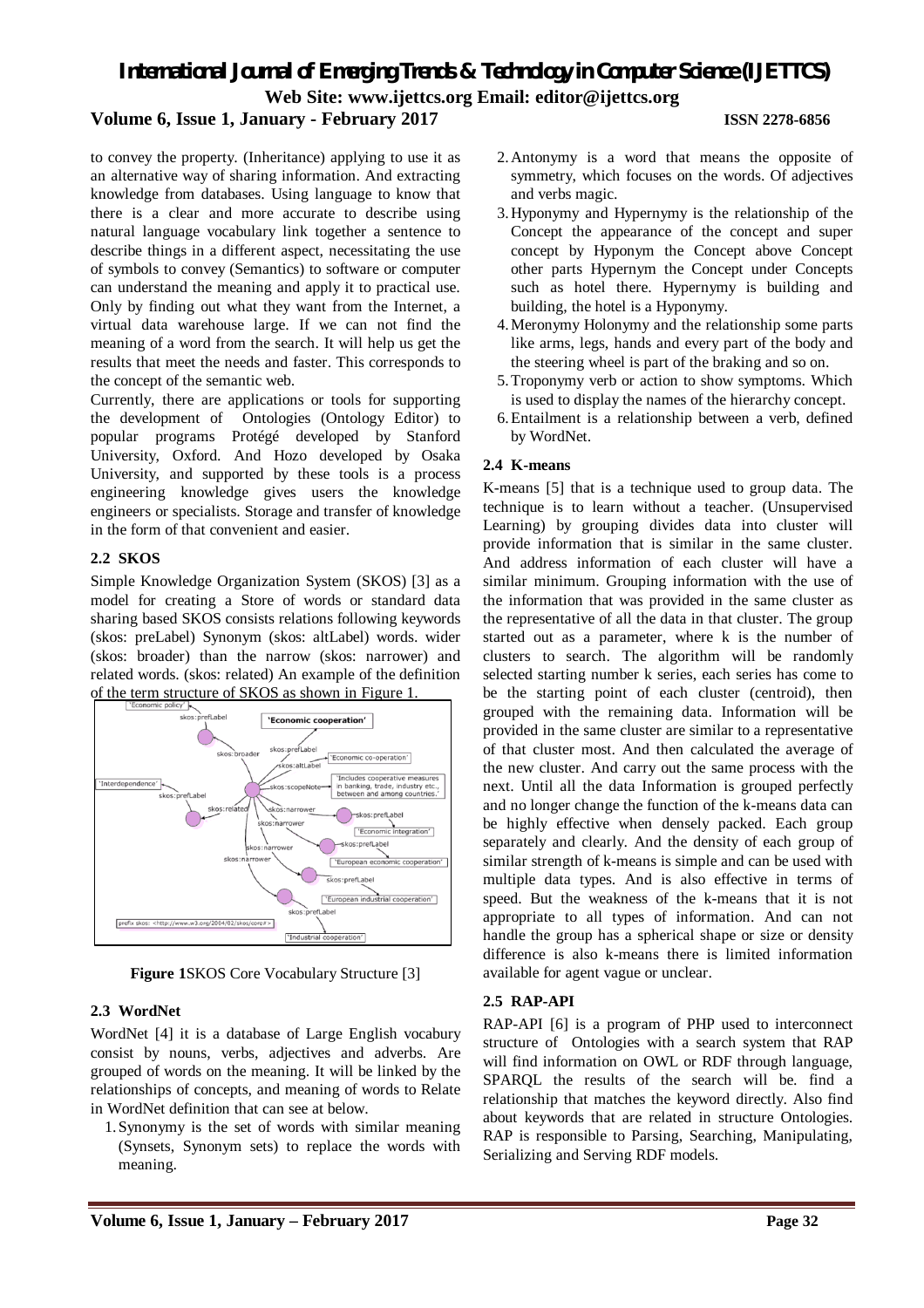### **2.6 RAP-API**

SPARQL [7] this is the standard language used for searching information stored in RDF or OWLto show or called query language based on the information possible. In the graph that is stored in the form of OWL graph that looks simple is most graphically in the form of Triple (Basic graph pattern) consisting Subject Predicate and Object structure of SPARQL consists of three parts. the first major PREFIX According to the schedule announced by OWL documents at the head of Part II SELECT specifies the parameters to be displayed. It must have ? preceded variables such as ?age, which is subject to the form of the Basic Graph Pattern and the last part is WHERE condition in the query.

```
PREFIX ns1:<http://www.w3.org/2001/vcard-
rdf/4.0#>
  ns2: <http://sampleVocabulary.org/1.4/Person#>
  SELECT ?givenName, ?age
  FROM <staff.rdf>
  WHERE {?x ns1:N ?blank.
        ?blank ns1:Given ?givenName.
        ?x ns2:age ?age.
        FILTER (?age > 20)
  }
```
## **3.METHODOLOGY**

The procedure is 7 main steps: Architectural Design of the system, Construction of knowledge base based ontology, Web Services Clustering, Calculating the similarity of web services (Web Services Similarity), Determination the weight of words, Determination of the quality of web services (QoS) and Design and development the user interface for semantic searching.

#### **3.1 Architectural Design of the system**

WordNet lexical database of English vocabulary there are grouped of words on the meaning. It will be linked by relationships of concepts and meaning of vocabulary.

UDDI or Service Registry is a collection of Web services middleware to various Web Service Requestor can search various Web Services Provider to register to tell the details of its own web services.

Web Services Provider is a Web service that advertised their services on UDDI.

Web Services Knowledge Base is the process of creating a knowledge base by application of ontologies Energy Systems Web Service Modeling Ontology (WSMO) [8] of W3C.

Web Services Similarity is the process of determining the similarity of Web services in each group. Before calculating similarities. Web services will have to go through all the steps, grouped by Al Gore did algorithm kmeans.

Web Services Selection based on QoS as the selection process Web services quality. The calculation of the quality of web services. Based on four factors: Response time, Availability, Reliability and Cost.

User Interface is the interface to the user. To enable users to query a Web service through a Web browser. The system then displays the results of the search.



**Figure 2** shows the architecture of the system

### **3.2 Construction the knowledge base basedOntology**

- 1.To collect data from the Public UDDI web services that combine attributes together, including the name of the web service description, operator, input and output.
- 2.To design and development of Ontologies. This step is the design and development for web services technology in the domain of tourism. The application in the domain of web services technology in the name of the Web Service Modeling Ontology (WSMO) of W3C. It was updated to reflect the context of tourism and the preparation of the inventory by SKOS (Simple Knowledge Organization System).



**Figure 3** The example of web services ontology

Figure3. to contains with Class, Data Type Property and Object Property also the details shown in Table 1.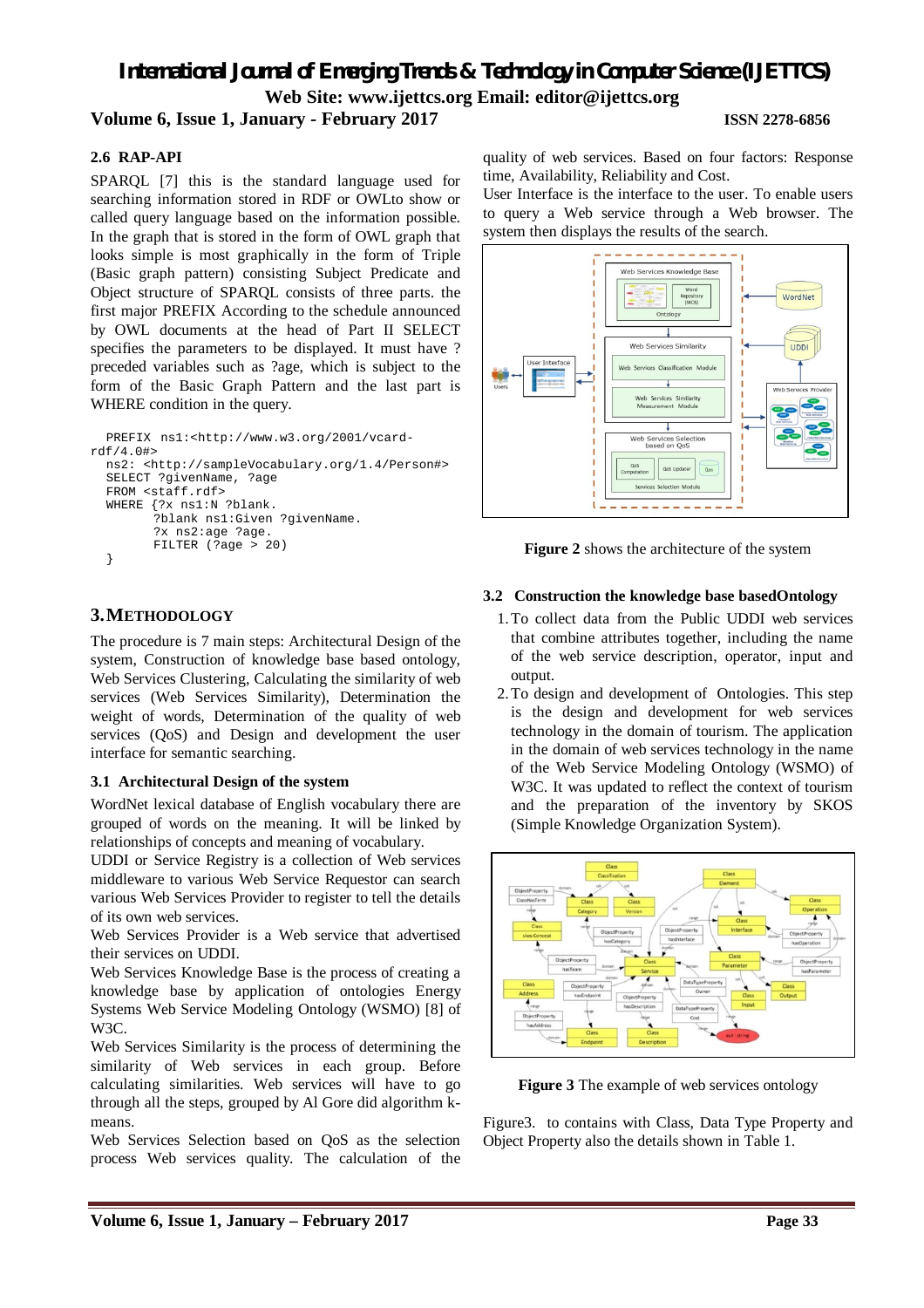|                          |                |              | <b>Table 1</b> :10 shows the details of web services ontology.                                                        |
|--------------------------|----------------|--------------|-----------------------------------------------------------------------------------------------------------------------|
| ID                       | <b>Name</b>    | <b>Type</b>  | <b>Description</b>                                                                                                    |
| 1                        | Element        | Class        | Class for the information<br>of elements                                                                              |
| $\overline{c}$           | Interface      | Class        | Class for the information<br>of interfaces                                                                            |
| 3                        | Operation      | Class        | Class for the information<br>of operations                                                                            |
| $\overline{\mathcal{L}}$ | Parameter      | Class        | $\overline{\text{Class}}$ for the information<br>of parameters                                                        |
| 5                        | Service        | Class        | Class for the information<br>of web services                                                                          |
| 6                        | Classification | Class        | Class for the information<br>of classification of web<br>service                                                      |
| 7                        | Category       | Class        | Class for the information<br>of category of web<br>service                                                            |
| 8                        | Version        | Class        | Class for the information<br>of versions                                                                              |
| 9                        | Description    | Class        | Class for the information<br>of descriptions of web<br>service                                                        |
| 10                       | Endpoint       | Class        | Class for the information<br>of endpoints                                                                             |
| 11                       | <b>Address</b> | Class        | Class for the information<br>of addresses                                                                             |
| 12                       | skos:Concept   | Class        | Class for the information<br>of terms                                                                                 |
| 13                       | Input          | Class        | Class for the information<br>of inputs                                                                                |
| 14                       | Output         | Class        | Class for the information<br>of outputs                                                                               |
| 15                       | Owner          | Data<br>type | The constant indicated<br>value showing owner                                                                         |
| 16                       | Cost           | Data<br>type | The constant indicated<br>value showing cost                                                                          |
| 17                       | hasInterface   | Object       | Showing the relationship<br>between class:Service<br>and class: Interface on the<br>interfaces in each service        |
| 18                       | hasOperation   | Object       | Showing the relationship<br>between class: Interface<br>and class:Operation on<br>the operations in each<br>interface |

| Table 1: To shows the details of web services ontology. |  |  |  |  |  |  |  |  |
|---------------------------------------------------------|--|--|--|--|--|--|--|--|
|---------------------------------------------------------|--|--|--|--|--|--|--|--|

| 19 | hasParameter   | Object | Showing the relationship<br>between class:Operation<br>and class:Parameter on<br>the parameters in each<br>operation    |
|----|----------------|--------|-------------------------------------------------------------------------------------------------------------------------|
| 20 | hasCategory    | Object | Showing the relationship<br>between class:Service<br>and class:Category on<br>the services in each<br>category          |
| 21 | hasDescription | Object | Showing the relationship<br>between class:Service<br>and class:Description on<br>the description in each<br>web service |
| 22 | hasEndpoint    | Object | Showing the relationship<br>between class:Service<br>and class: Endpoint on<br>the endpoint in each web<br>service      |
| 23 | hasAddress     | Object | Showing the relationship<br>between class: Endpoint<br>and class:Address on the<br>address in each endpoint             |
| 24 | hasTerm        | Object | Showing the relationship<br>between class:Service<br>and Class:skos:Concept<br>on the terms in each web<br>service      |
| 25 | ClassHasTerm   | Object | Showing the relationship<br>between class:Category<br>and Class:skos:Concept<br>on the terms in each<br>category        |

- 3.Collect the vocabulary related to travel services from glossary' WordNet containing the keywords of vocabulary as Synonyms, wider, narrower and related words.
- 4.Save the vocabulary words from WordNet Fill in a store words in the ontology using SKOS in Protégé programs.

## **3.3 Web Services Clustering**

#### **1. Data Preparation**

- Word Segmentation is the process of cutting the separate words in sentences, such as "GetWeatherByZip" also can be four words including Get | Weather | By | Zip or sentence "Expedia is a world leader in travel and technology" and then 9 words such as Expedia  $\vert$  is  $\vert$  a  $\vert$  world  $\vert$  leader  $\vert$  in  $\vert$ travel | and | technology.
- The word cleaning wrap stop words or stop words are steps cut out unnecessary words stop words are words that extend to the other, but there have not meaning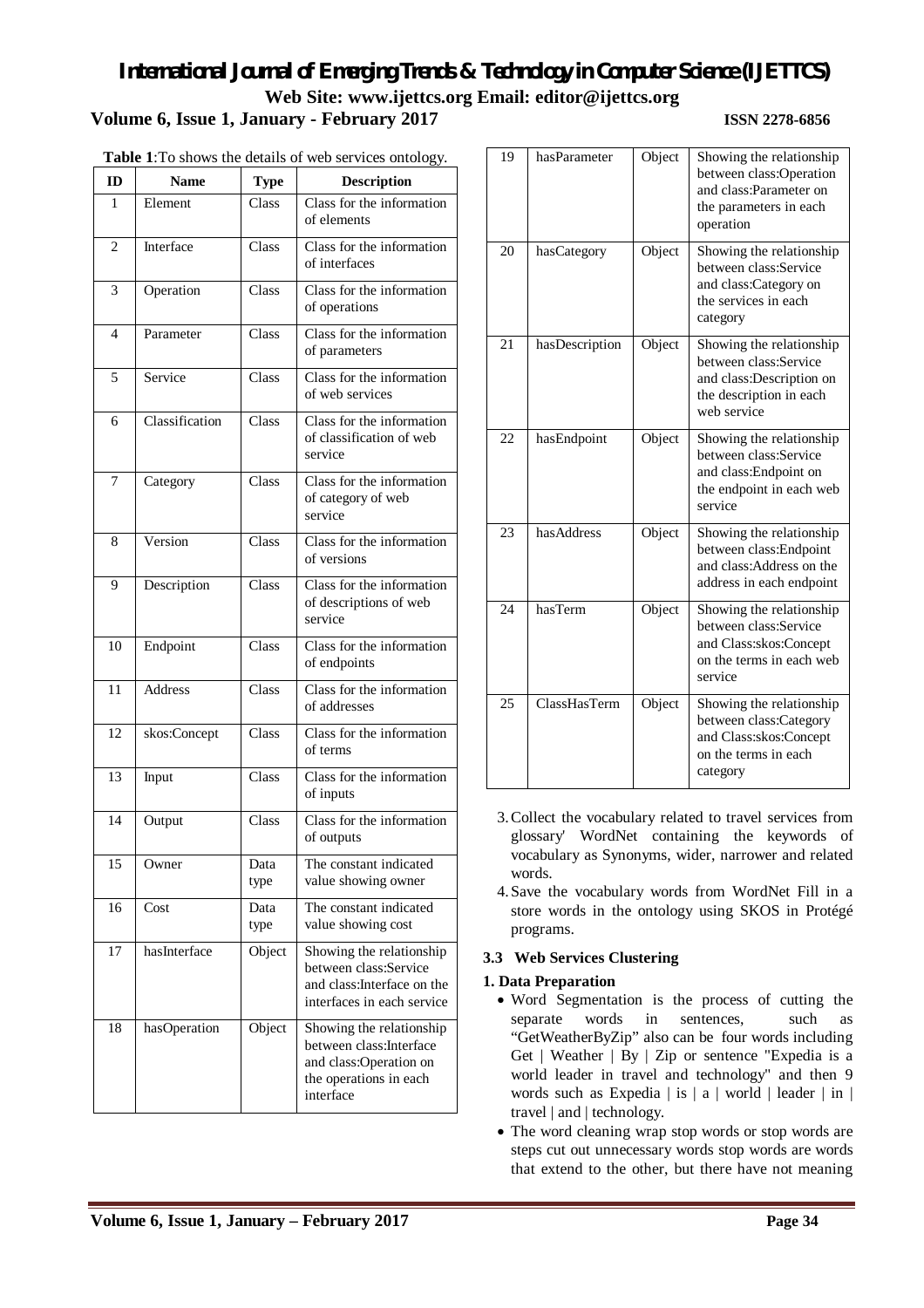#### **Volume 6, Issue 1, January - February 2017 ISSN 2278-6856**

itself or linking words as an example that a, an, and, at, do, for, in, is, of, than, the, to, what, while etc.

- 2.Data Transformation This step is the process of converting data from Nominal type to a Numerical type. (Convert Nominal to Numerical).
- 3.It is web services group using an algorithm K-means. After converting information in the form Numerical. The group of web service using an algorithm Kmeans the k=5 identifying the type of measurement. Numerical measure and use method measuring Cosine Similariry.

#### **3.4 Calculating the similarity of web services (Web Services Similarity)**

After complete the grouping Web services. This procedure is the calculation to determine the similarity of Web services in each group. By using Vector Space Model theory for the similar value that is Cosine Similarity [9] [10] By comparison, consider the name of the web service is Operation Name, Description, Input and Output.

similarity = 
$$
\frac{A \cdot B}{\|A\| \|B\|} = \frac{\sum_{i=1}^{n} A_i B_i}{\sqrt{\sum_{i=1}^{n} A_i^2} \sqrt{\sum_{i=1}^{n} B_i^2}}
$$
 (1)

#### **3.5 Determination the weight of words**

Determination the weight of words divided into 5 parts for example.

1. Determination the weight of the structure SKOS.

The determination the weight of the structure SKOS can show at Table 2.

**Table 2**: Example determination the weight of the structure SKOS.

| <b>Type of Term</b> | <b>SKOS Label</b> | Weight |
|---------------------|-------------------|--------|
| Keyword             | prefLabel         | 1.00   |
| Synonym term        | altLabel          | 1.00   |
| Broader term        | broader           | 0.75   |
| Narrower term       | narrower          | 0.75   |
| Related term        | related           | 0.50   |

For example, the definition of the relationship with the value weight that have main words is "hostel" similar word is "inn" broader "hotel" narrower is "posthouse" and "roadhouse" Finally, related a word on the "lodge" is shown in Figure4.



**Figure 4** SKOS Vocabulary Relationship Example

2. Determination of weight according to position structure of web services.

In the determination of the weight of the position structure of web services. Which of these words is stored in the form of a class in ontology, including Web service name, Description, Operation, Input and Output shown in Table 3.

|  |                                    |  | <b>Table 3:</b> shows an example of the weight according to |
|--|------------------------------------|--|-------------------------------------------------------------|
|  | position structure of web services |  |                                                             |

| <b>Position Name</b> | Weight |
|----------------------|--------|
| Web service name     | 0.50   |
| Description          | 1.00   |
| Operation            | 0.50   |
| Input                | 0.50   |
| Output               | 0.75   |

3. Determination the weight of the structure for search

To determine the weight of the structure for search Is determined by the order of the keywords the user entered from left to right as the user enters the word "hostel booking" The hostel will be important and worth its weight over the booking and so the test is given. the first order is worth its weight is 1.00, and the second word is worth its weight is 0.75, the weight can be adjusted as appropriate, in the event that there are two more keywords.

#### **For example, to calculate the similarities between keywords and Ontologies Web services technology. Follow these steps:**

- a) The key word is "hostel booking" So the weight of the words is important. Keywords in the first word "hostel" is worth its weight is 1.00, and the second word in the term "booking" the weight is 0.75.
- b) Leads a group of keywords that are then compared to the weighted index that is stored in the warehouse, according to the SKOS structure of words with the weight.
- i) hostel = {hostel  $(1.00)$ , inn  $(1.00)$ , hotel  $(0.75)$ , posthouse (0.75), roadhouse (0.75), lodge (0.50)}.
- ii) booking  $=$  {booking  $(1.00)$ , reservation  $(1.00)$ , employment  $(0.75)$ , reserve  $(0.50)$ , book  $(0.50)$ .
- c) To calculate the TF-IDF [11] to every word in Ontologies the structure position of a web service on the equation.

$$
tf(t, d) = 0.5 + \frac{0.5 * f(t, d)}{\max\{f(w, d) : w \in d\}}\tag{2}
$$

where  $tf(t, d)$  is the weight of word' t on web service' d f (t, d) is the frequency of the word' t on web service' d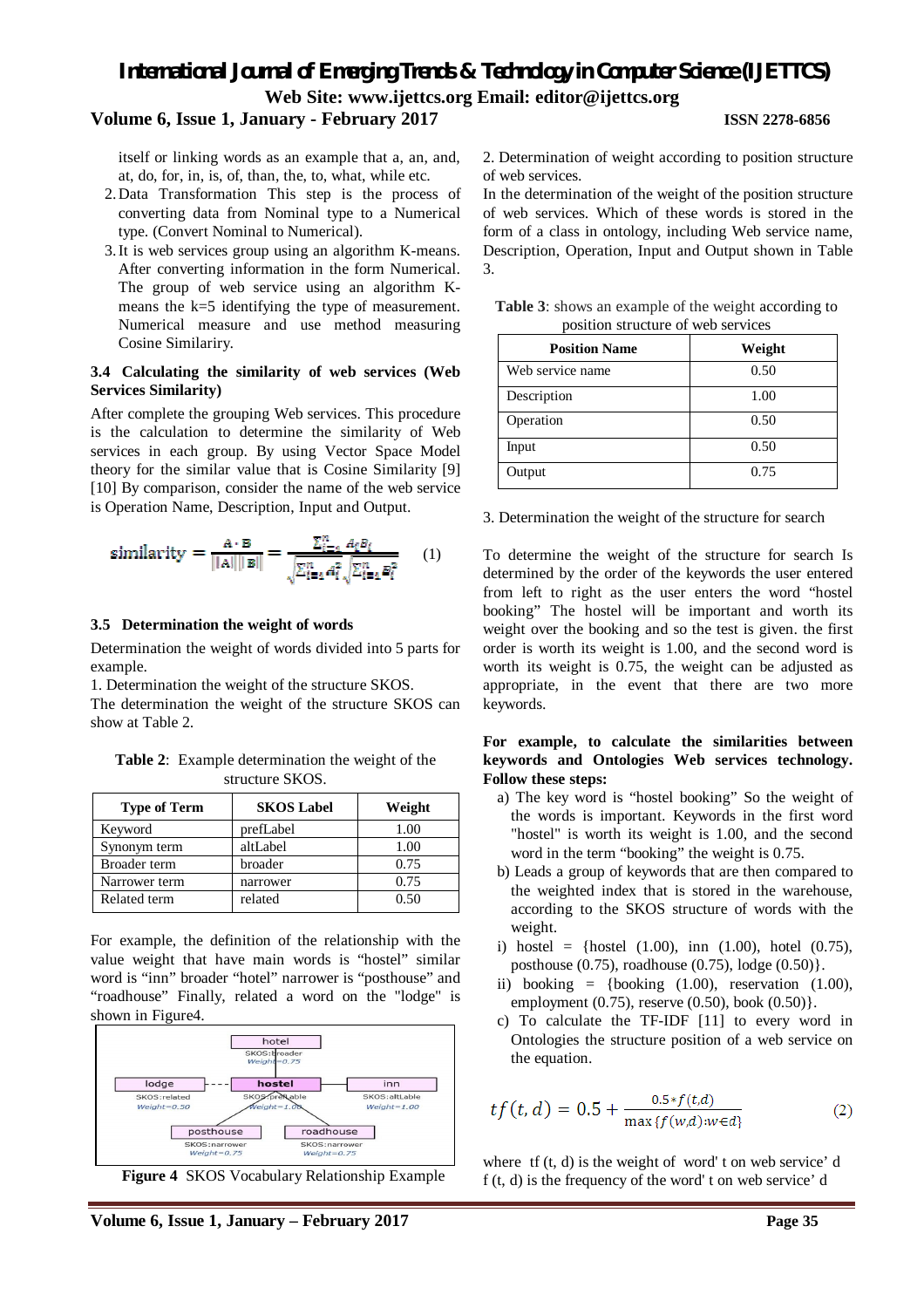### **Volume 6, Issue 1, January - February 2017 ISSN 2278-6856**

max  ${f(w, d): w \in d}$  is the maximum frequency of the word' w. on web service' d

$$
idf(t, D) = log \frac{|D|}{|\{d \in D : t \in d\}|} \qquad (3)
$$

where  $\text{if } (t, d)$  is the back to weight of word' t all on web service

| D | is the number of all web services

 $\left| \{ d \in D : t \in d \} \right|$  is the number of web services with word' t.

$$
WSP = \sum_{k=0}^{n} \left( t f_{i d f_k} * W e P o W S_k \right) \tag{4}
$$

where WSP is the weight of the words in each location. based on the structure of the web service.

tf\_idf is the value of weight in important of words.

WePoWS (Weight of Position Web Service) is the weight of the structure of the web service. shown in Table 3.

According calculated to the above equation , the results reflect the IF-IDF weight as shown in Table 8. in the Appendix A.

4. Calculate the value of weight, every word in group from 2) when compared the value of weight on structure SKOS that shown in Table 2 can be represented by the following equation.

#### **3.2Web Services Clustering**

1.Data Preparation

- Word Segmentation is the process of cutting the separate words in sentences, such as "GetWeatherByZip" also can be four words including Get | Weather | By | Zip or sentence "Expedia is a world leader in travel and technology" and then 9 words such as Expedia | is | a | world | leader | in | travel | and | technology.
- The word cleaning wrap stop words or stop words are steps cut out unnecessary words stop words are words that extend to the other, but there have not meaning itself or linking words as an example that a, an, and, at, do, for, in, is, of, than, the, to, what, while etc.
- 2. Data Transformation This step is the process of converting data from Nominal type to a Numerical type. (Convert Nominal to Numerical).
- 3.It is web services group using an algorithm K-means. After converting information in the form Numerical. The group of web service using an algorithm K-means the k=5 identifying the type of measurement. Numerical measure and use method measuring Cosine Similariry.

#### **3.6 Calculating the similarity of web services (Web Services Similarity)**

After complete the grouping Web services. This procedure is the calculation to determine the similarity of Web services in each group. By using Vector Space Model theory for the similar value that is Cosine Similarity [9] [10] By comparison, consider the name of the web service is Operation Name, Description, Input and Output.

similarity = 
$$
\frac{A \cdot B}{||A|| ||B||} = \frac{\sum_{i=1}^{n} A_i B_i}{\sqrt{\sum_{i=1}^{n} A_i^2} \sqrt{\sum_{i=1}^{n} B_i^2}}
$$
 (1)

#### **3.3 Determination the weight of words**

Determination the weight of words divided into 5 parts for example.

4. Determination the weight of the structure SKOS.

The determination the weight of the structure SKOS can show at Table 2.

| <b>Table 2:</b> Example determination the weight of the |
|---------------------------------------------------------|
| structure SKOS.                                         |

| <b>Type of Term</b> | <b>SKOS Label</b> | Weight |
|---------------------|-------------------|--------|
| Keyword             | prefLabel         | 1.00   |
| Synonym term        | altLabel          | 1.00   |
| Broader term        | broader           | 0.75   |
| Narrower term       | narrower          | 0.75   |
| Related term        | related           | 0.50   |

For example, the definition of the relationship with the value weight that have main words is "hostel" similar word is "inn" broader "hotel" narrower is "posthouse" and "roadhouse" Finally, related a word on the "lodge" is shown in Figure4.



**Figure 4** SKOS Vocabulary Relationship Example

5. Determination of weight according to position structure of web services.

In the determination of the weight of the position structure of web services. Which of these words is stored in the form of a class in ontology, including Web service name, Description, Operation, Input and Output shown in Table 3.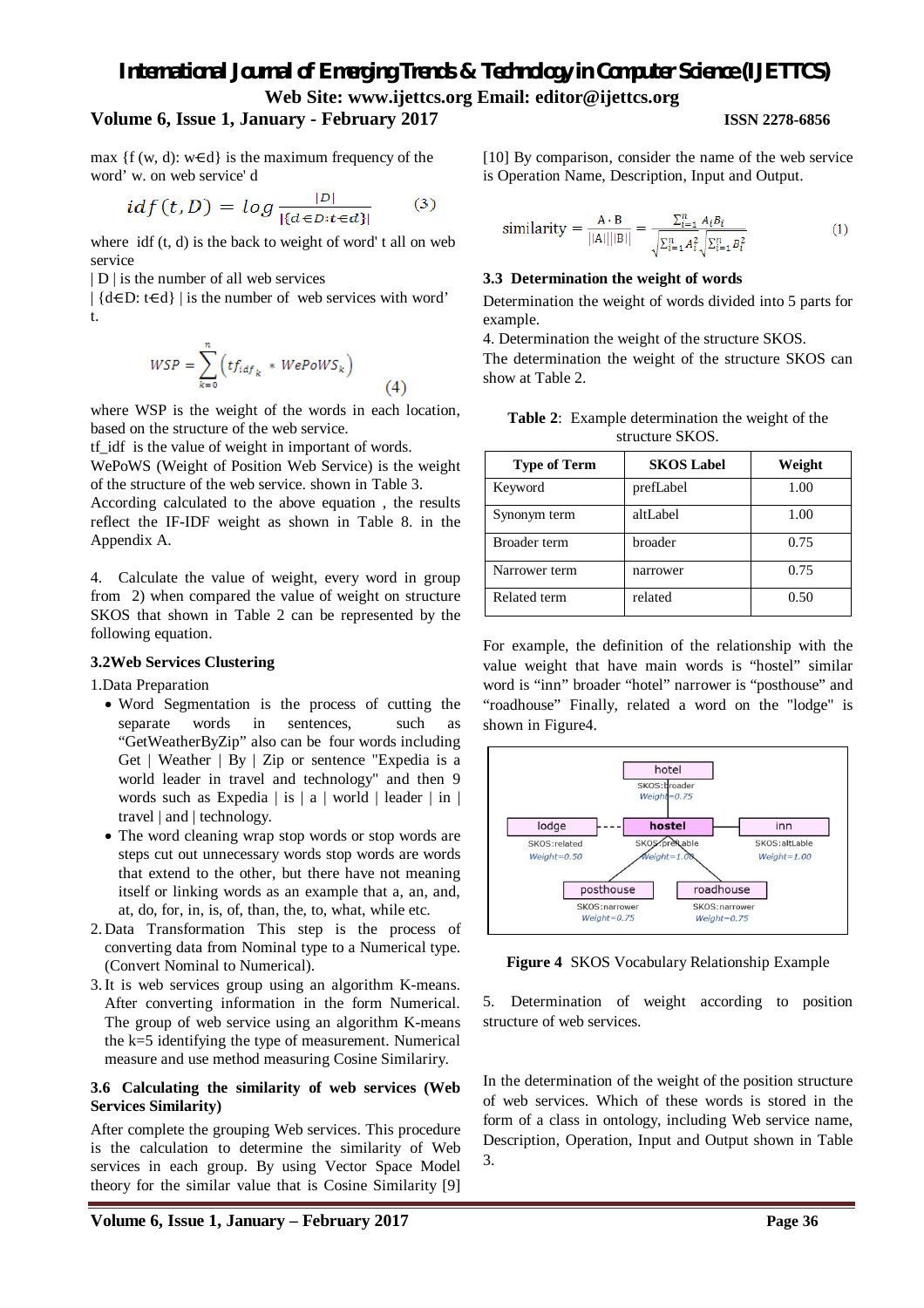## **Volume 6, Issue 1, January - February 2017 ISSN 2278-6856**

**Table 3**: shows an example of the weight according to position structure of web services

| <b>Position Name</b> | Weight |
|----------------------|--------|
| Web service name     | 0.50   |
| Description          | 1.00   |
| Operation            | 0.50   |
| Input                | 0.50   |
| Output               | 0.75   |

6. Determination the weight of the structure for search

To determine the weight of the structure for search Is determined by the order of the keywords the user entered from left to right as the user enters the word "hostel booking" The hostel will be important and worth its weight over the booking and so the test is given. the first order is worth its weight is 1.00, and the second word is worth its weight is 0.75, the weight can be adjusted as appropriate, in the event that there are two more keywords.

For example, to calculate the similarities between keywords and Ontologies Web services technology. Follow these steps:

a) The key word is "hostel booking" So the weight of the words is important. Keywords in the first word "hostel" is worth its weight is 1.00, and the second word in the term "booking" the weight is 0.75.

b) Leads a group of keywords that are then compared to the weighted index that is stored in the warehouse, according to the SKOS structure of words with the weight. i) hostel = {hostel  $(1.00)$ , inn  $(1.00)$ , hotel  $(0.75)$ , posthouse (0.75), roadhouse (0.75), lodge (0.50)}.

ii) booking  $=$  {booking  $(1.00)$ , reservation  $(1.00)$ , employment (0.75), reserve (0.50), book (0.50)}.

c) To calculate the TF-IDF [11] to every word in Ontologies the structure position of a web service on the equation.

$$
tf(t, d) = 0.5 + \frac{0.5 * f(t, d)}{\max\{f(w, d) : w \in d\}}\tag{2}
$$

where  $\mathbf{t}$  the weight of word' t on web service' d

f (t, d) is the frequency of the word' t

on web service' d

max  $\{f(w, d): w \in d\}$  is the maximum frequency of the word' w. on web service' d

$$
idf(t, D) = log \frac{|D|}{|\{d \in D : t \in d\}|} \tag{3}
$$

where  $\text{if } (t, d)$  is the back to weight of word' t all on web service

| D | is the number of all web services  $\left| \{ d \in D : t \in d \} \right|$  is the number of web services with word' t.

$$
WSP = \sum_{k=0}^{n} (tf\_idf_k \cdot WepoWS_k) \qquad (4)
$$

where WSP is the weight of the words in each location, based on the structure of the web service.

tf\_idf is the value of weight in important of words.

WePoWS (Weight of Position Web Service) is the weight of the structure of the web service. shown in Table 3.

According calculated to the above equation , the results reflect the IF-IDF weight as shown in Table 8. in the Appendix A.

7. Calculate the value of weight, every word in group from 2) when compared the value of weight on structure SKOS that shown in Table 2 can be represented by the following equation.

$$
SKOSPOS = \sum_{k=0}^{n} (WSP_k * WePoSK_k) \quad (5)
$$

where SKOSPOS is the value of weight in structure SKOS.

WSP is the value of weight, words in each position on the structure of the web service.

WePoSK (Weight of Position SKOS) is the value of weight in structure of the web service.

8. The calculation of the similarity semantic between important words ontologies on web services. Can be represented the equation.

$$
SIM = \sum_{k=0}^{n} (SKOSPOS_k * WPQ_k) \quad (6)
$$

where SIM is the value of score the semantic each web services.

SKOSPOS is the value of weight in structure' SKOS. WPQ (Weight of Position Query) is the value of weight of

the position of key words obtained from the user.

$$
SEMSIM = \frac{SIM_k}{\max(SIM)} \tag{7}
$$

where SEMSIM is the value of score the semantic similarity after passing Normalization, The score ranges from 0 to 1.

SIM is the value of score the semantic on the web services.

max (SIM) is the maximum score of semantic all the web services.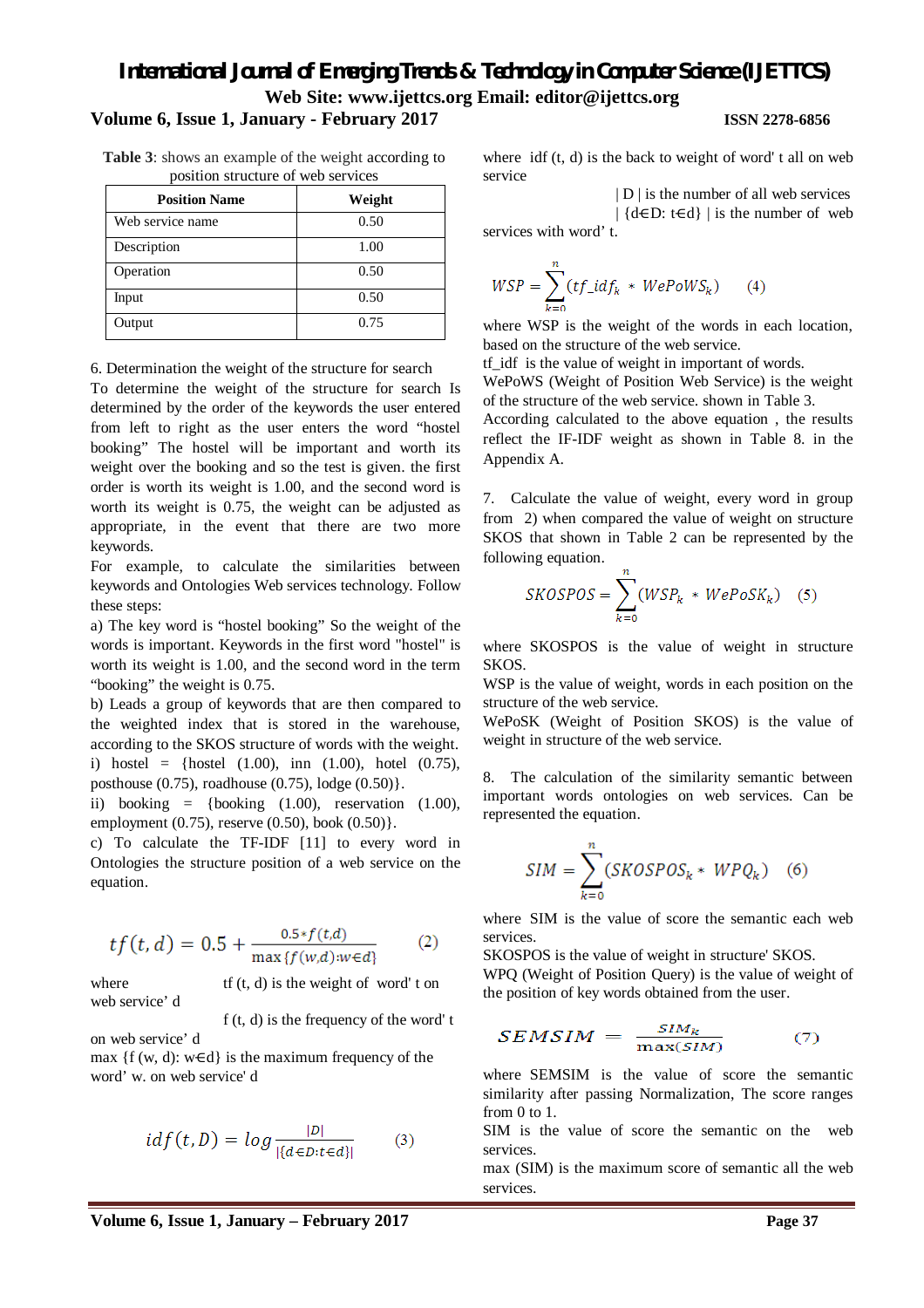#### **Volume 6, Issue 1, January - February 2017 ISSN 2278-6856**

#### **3.7 Determination of the quality of web services (QoS)**

How to choose an appropriate service. Consider on 4 factors [12]. (1) The response time of the server provider (Response time) is the period from the service sends a request to a server that provides the data received in return. (2) The availability of services. (Availability) is a Web service that is displayed and users can access the service immediately. The calculation of the response time for each time a user can access the given period. (3) The stability or reliability of the system. (Reliability) is the ability to serve up Web service. Represented by the ratio of the number of calls serviced successful. And (4) The cost of a service call (Cost) is the cost of running the service of the service. In some of the web service may be charged.

How to evaluate your web service to web service options that are appropriate for each service. Scores are based on a maximum. For details on the determination of the four factors and calculate the quality of service of web services are as follows.

1. The response time of the server service. Measured from the time the applicant submitted a request to get the data back from the server of the service provider. Which is calculated by the following equation.

$$
T = \frac{\sum_{i=1}^{n} (T_r - T_s)}{n}
$$
  
RT = 1 -  $\frac{T}{\sum T_i}$  (8)

where T is the average of response time, Milliseconds  $T_r$  is the time to get the data back, Milliseconds  $T<sub>s</sub>$  is the time to start sending a request. Milliseconds RT is the probability of the average response time.

2. Ready to used which Measured by the result on all time, users can access the service has been achieved by the total time all users to run web services in a given period. Which is calculated by the equation.

$$
A = \frac{N_{\text{sur}}}{N_{\text{all}}} \quad (9)
$$

where A is ready to use.

 $N<sub>suc</sub>$  is the amount result of all time, users can access the web service successfully. In the given period that' called milliseconds

 $N<sub>all</sub>$  is the amount result of all time, users can access the web service. In the given period that' called milliseconds.

3. Reliability that can Measured by the amount of time and users run successfully serviced with the total number of times it is users run a service. In the given period Which is calculated by the equation.

$$
R = \frac{T_{\text{succ}}}{T_{\text{all}}} \qquad (10)
$$

where R is reliable.

 $T<sub>src</sub>$  is the amount of times that is users run web services successfully. In the given period

 $T_{all}$  is the amount of times that is users run web services. In the given period

For example, Who is user requests a service, a amount of four times in a given period. And has requested to use of the succeeding for three times but failed the first time, so the reliability is equal to 3/4 or equal to 0.75.

4. The expend of running the service. Measured by the cost of charge with group togertherto provide the same service provider. Which is calculated by the equation.

$$
C = 1 - \frac{P}{\Sigma P_i} \quad (11)
$$

where C is the probability of the expend for service provider.

P is the rate of charged for the service provider.

 $\Sigma$  Pi is the amount of the rates to charged for service all providers.

5. The calculation of the service quality of web services. The calculation of the service quality of web services using equation weighted. Calculated as the quality of service of the four factors, including the response time of the server for service. Ready to used, Credibility And the expend of running the service. The equation is:

$$
QoS_{Si} = \sum_{x \in V} W_x \, QoS_{Si,x} \quad (12)
$$

where  $\cos_{si}$  is the quality of service of Web Si.

 $QoS_{si}$ , x is the value of quality provider for web services, x factor of Si.

 $W_x$  is the value of weight given determine to the quality of the service by the x factor by  $\Sigma_{xev}$  W<sub>x</sub>= 1

V is a set of factors that determine the quality of service provided by the  $V = \{Response time, Availableility,$ Reliability, Cost}.

#### **3.8 Design and development the user interface for semantic searching**

To search for web services data users must fill the keyword to query the system. Then the system will compare between the keywords with standard knowledge about Ontologies of web services. Therefore, it must be developed with the user interface. As intermediaries in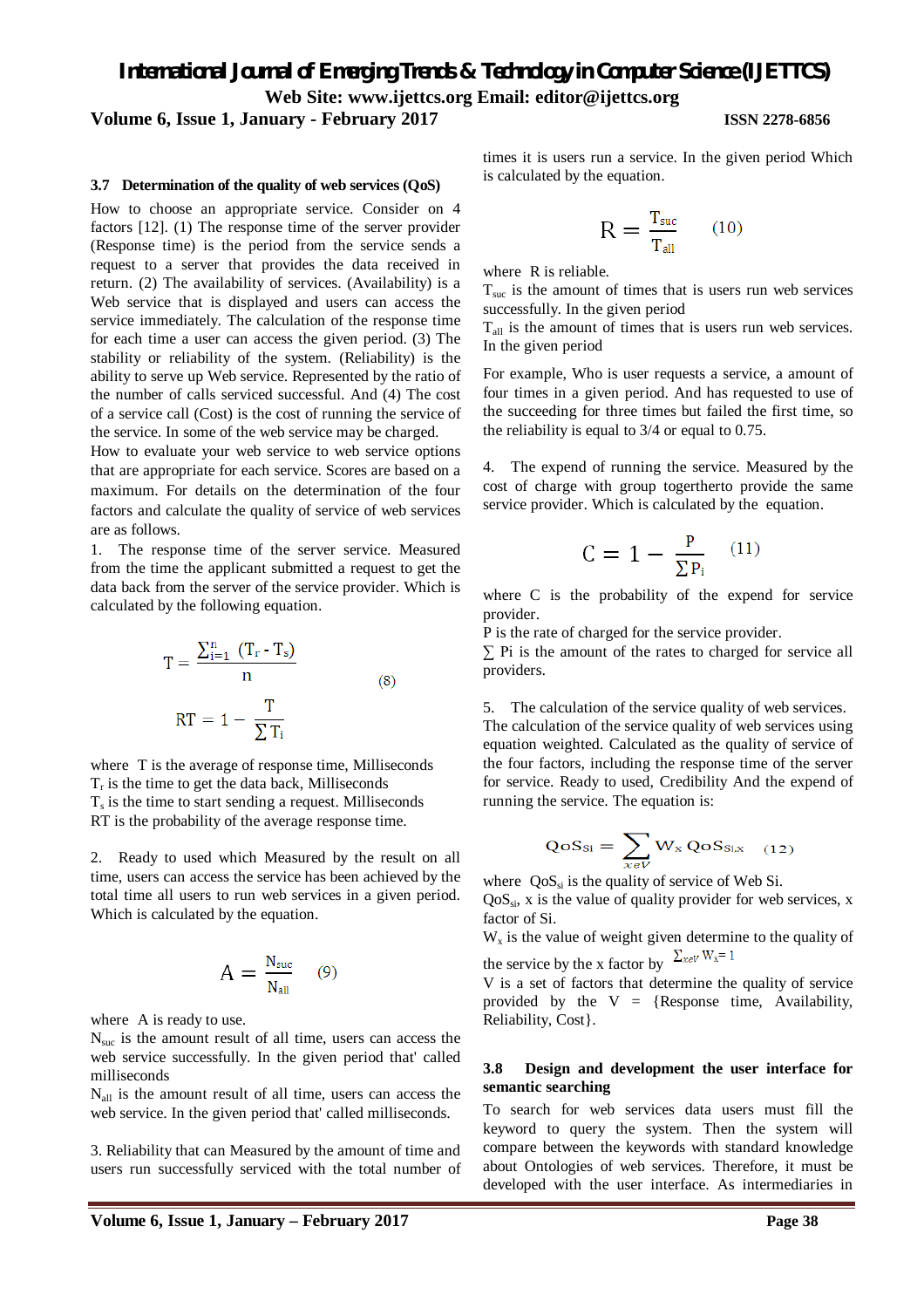## *International Journal of Emerging Trends & Technology in Computer Science (IJETTCS)*

**Web Site: www.ijettcs.org Email: editor@ijettcs.org** 

## **Volume 6, Issue 1, January - February 2017 ISSN 2278-6856**

contacts between users and standard knowledge that can using by the PHP as the primary language for developing user interfaces using CSS to format the output. The query from yeast or OWL Ontologies using SPARQL [7] for more information (Query) and extract data from OWL through RAP API for PHP [6].

|                | Keywords                                                                                                                                                                                       |
|----------------|------------------------------------------------------------------------------------------------------------------------------------------------------------------------------------------------|
| weather        |                                                                                                                                                                                                |
|                |                                                                                                                                                                                                |
|                | About 17 results                                                                                                                                                                               |
| 1.1            | GlobalWeather<br>Current weather and weather conditions for major cities around the world<br>Similarity Score: 1.0000<br>QoS Score: 0.8828<br>Similar web services: Detail<br>Cluster: Weather |
| $\sim 10^{-1}$ | Weather<br>Weather forecasting service<br>Similarity Score: 0.9626<br>QoS Score: 0.8698<br>Similar web services: Detail                                                                        |

**Figure 5** Example of User Interface for Index Page

|                         |      | <b>Weight Config</b>         |      |
|-------------------------|------|------------------------------|------|
| <b>SKOS Structure</b>   |      | <b>Web Service Structure</b> |      |
| Skos preflabel:         | 1.00 | Ws name: 0.50                |      |
| Skos altlabel:          | 1.00 | Ws description:              | 1.00 |
| Skos broader:           | 0.75 | Ws operation: 0.50           |      |
| Skos narrower:          | 0.75 | Ws input: 0.50               |      |
| Skos related:           | 0.50 | Ws output: 0.75              |      |
|                         |      |                              |      |
| <b>Keyword Position</b> |      | <b>QoS Factors</b>           |      |
| Kw 1:                   | 1.00 | Response time:               | 1.00 |
| Kw_2:                   | 0.75 | Reliability:                 | 0.10 |
| Kw_3:                   | 0.50 | Availability:                | 0.10 |
| Kw_4: 0.50              |      | Cost: 0.50                   |      |
| Kw_5: 0.50              |      |                              |      |

**Figure 6** Example of User Interface for Settings Page

## **6.EXPERIMENTAL RESULT**

The results can found the Examples of key word that is the word "hostel booking" when searched into Ontologies with SPARQL language technology and RAP-API. That result can discover the list name of web services as a keyword with a similar meaning. Most of the top three web services include the name EasyTobook, Expedia and HotelClub. The semantic similarity scores are 1.00, 0.89 and 0.83.



**Figure 7** Results for Web Services Semantic Searching

| Description<br>Operation<br>$\overline{\mathcal{L}}$<br>nput<br>Output<br>ø<br><b>Web Service Similarity Table (Accommodation)</b> |           |                  | Submit    |                    |            |                  |                                     |                                    |                         |           |
|------------------------------------------------------------------------------------------------------------------------------------|-----------|------------------|-----------|--------------------|------------|------------------|-------------------------------------|------------------------------------|-------------------------|-----------|
|                                                                                                                                    | Jasons    | Zumata<br>Hotels | Expedia   | Cleartrip<br>Hotel | EasyToBook | Global<br>Matrix | Resort<br><b>Data</b><br>Processing | Majestic<br>International<br>Group | Alpharooms<br>Affiliate | Adriagate |
| <b>Jasons</b>                                                                                                                      | 1 0000    | 09583            | 0.9729    | 0.9798             | 0.9601     | 0.9806           | 0.9553                              | 0 9 2 7 7                          | 0.9730                  | 09770     |
| Zumata<br>Hotels                                                                                                                   | 0.9583    | 1 0000           | 0 0430    | 0.9600             | 0.9329     | 0.9554           | 0 0 3 3 6                           | 0.0026                             | 0 0457                  | 0.9507    |
| Expedia                                                                                                                            | 0.9729    | 0.9439           | 1.0000    | 0 9704             | 0.9498     | 0.9715           | 0.9425                              | 0.9094                             | 0.9605                  | 0.9653    |
| Cleartrip<br>Hotel                                                                                                                 | 0.9798    | 0.9600           | 0.9704    | 1.0000             | 0.9563     | 0.9767           | 0.9490                              | 0.9212                             | 0.9692                  | 0.9730    |
| EasyToBook 0.9601                                                                                                                  |           | 0.9329           | 0.9498    | 0.9563             | 1.0000     | 0.9573           | 0.9296                              | 0.8957                             | 0.9501                  | 0.9517    |
| Global<br>Matrix                                                                                                                   | 0.9806    | 0.9554           | 0.9715    | 0.9767             | 0.9573     | 1.0000           | 0.9476                              | 0.9193                             | 0.9700                  | 0.9738    |
| <b>Resort Data</b><br>Processing                                                                                                   | 0 0 5 5 3 | 0 9 3 3 6        | 0.9425    | 0.9490             | 0.9296     | 0 9476           | 1 0000                              | 0.9486                             | 0.9451                  | 0 9489    |
| Majestic<br>International<br>Group                                                                                                 | 0.9277    | 0.9026           | 0 9 0 9 4 | 0.9212             | 0.8957     | 0.9193           | 0.9486                              | 1.0000                             | 0.9156                  | 0.9209    |
| Alpharooms<br>Affiliate                                                                                                            | 0 9730    | 0.9457           | 0.9605    | 0.9692             | 0.9501     | 0 9700           | 0 9 4 5 1                           | 0.9156                             | 1 0000                  | 0.9658    |
| Adriagate                                                                                                                          | 0.9770    | 0.9507           | 0 9653    | 0.9730             | 0.9517     | 0 9738           | 0 9489                              | 0.9209                             | 0.9658                  | 1 0000    |

**Figure 8** Example of web Services Similarity Scores

Calculated equation in Section 3.5 results show the values in Table 4. and Table 5.

|  | Table 4: shows the value of words from the keyword by |  |  |  |  |  |  |
|--|-------------------------------------------------------|--|--|--|--|--|--|
|--|-------------------------------------------------------|--|--|--|--|--|--|

| "hostel"         |                  |                 |               |                 |                     |                     |  |  |  |
|------------------|------------------|-----------------|---------------|-----------------|---------------------|---------------------|--|--|--|
| Term<br>(Weight) | Hostel<br>(1.00) | Hotel<br>(0.75) | Inn<br>(1.00) | lodge<br>(0.50) | posthouse<br>(0.75) | roadhouse<br>(0.75) |  |  |  |
| Adriagate        | 0.90             | 0.04            | 0.53          | 0.38            | 0.34                | 0.00                |  |  |  |
| Alpharooms       | 0.45             | 0.04            | 0.53          | 0.38            | 0.34                | 0.00                |  |  |  |
| Cleartrip        | 0.45             | 0.03            | 0.98          | 0.23            | 0.59                | 0.25                |  |  |  |
| EasyTobook       | 0.45             | 0.04            | 1.39          | 0.30            | 0.85                | 0.25                |  |  |  |
| Expedia          | 0.45             | 0.04            | 1.02          | 0.41            | 0.59                | 0.25                |  |  |  |
| HotelClub        | 0.45             | 0.04            | 0.87          | 0.30            | 0.59                | 0.25                |  |  |  |
| Jasons           | 0.45             | 0.04            | 0.64          | 0.23            | 0.59                | 0.51                |  |  |  |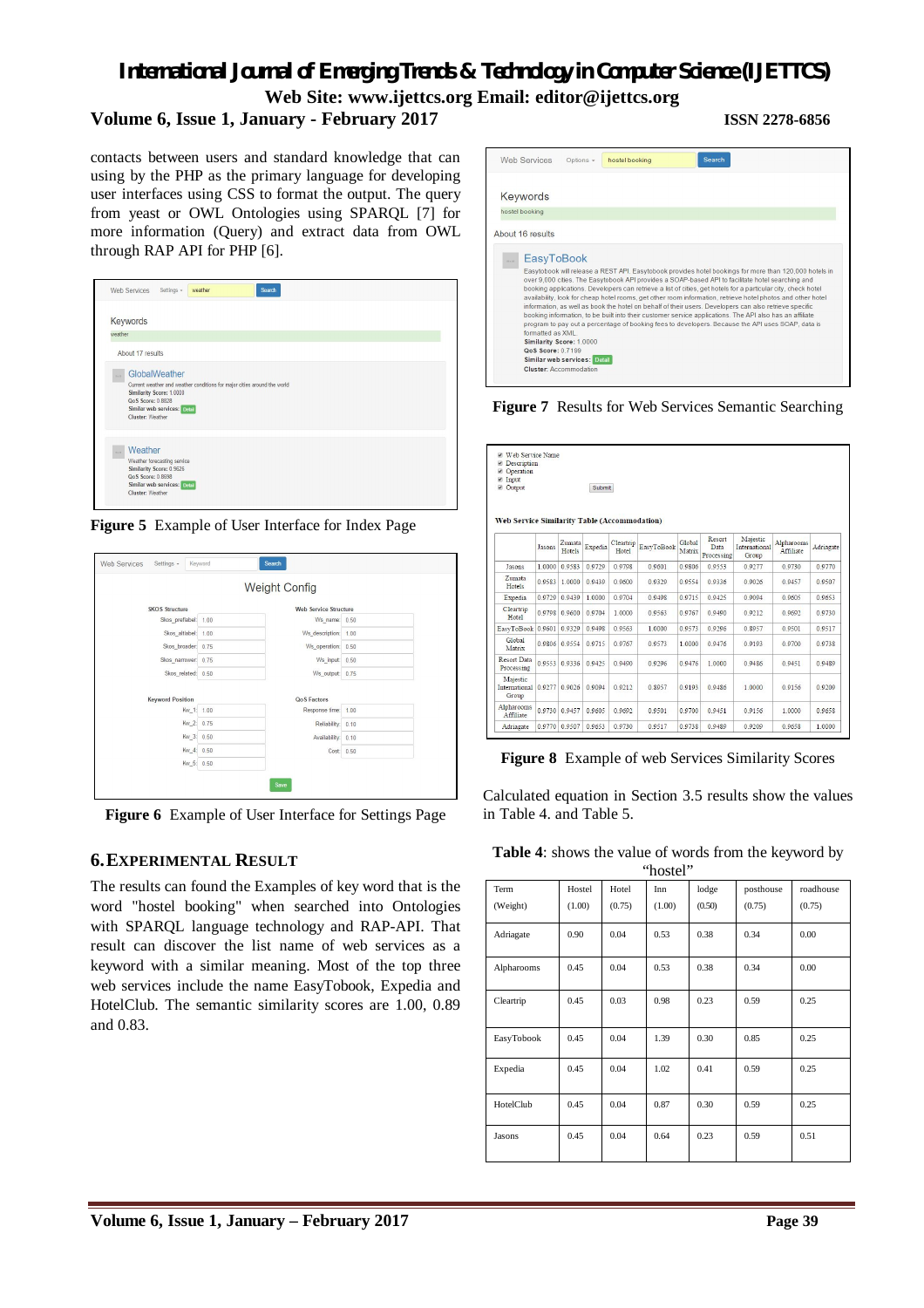**Table 5**: shows the value of words from the keyword by

| "booking"        |                |                      |                   |                   |                       |  |  |  |  |  |
|------------------|----------------|----------------------|-------------------|-------------------|-----------------------|--|--|--|--|--|
| Term<br>(Weight) | book<br>(0.50) | employment<br>(0.75) | booking<br>(1.00) | reserve<br>(0.50) | reservation<br>(1.00) |  |  |  |  |  |
| Adriagate        | 0.26           | 0.34                 | 0.15              | 0.34              | 0.43                  |  |  |  |  |  |
| Alpharooms       | 0.26           | 0.34                 | 0.15              | 0.56              | 0.43                  |  |  |  |  |  |
| Cleartrip        | 0.30           | 0.34                 | 0.23              | 0.23              | 0.21                  |  |  |  |  |  |
| EasyTobook       | 0.26           | 0.34                 | 0.15              | 0.34              | 0.43                  |  |  |  |  |  |
| Expedia          | 0.34           | 0.34                 | 0.23              | 0.45              | 0.21                  |  |  |  |  |  |
| HotelClub        | 0.38           | 0.34                 | 0.30              | 0.34              | 0.21                  |  |  |  |  |  |
| Jasons           | 0.15           | 0.68                 | 0.30              | 0.23              | 0.21                  |  |  |  |  |  |
| Majestic         | 0.15           | 0.34                 | 0.15              | 0.23              | 0.21                  |  |  |  |  |  |

By calculating the similarity of semantic web services which is the equation in section 3.5and the calculation of the quality of service. The equation in section 3.6 of the results shown in Table 6.

**Table 6**: shows the semantic similarity

| <b>Web Service Name</b> | <b>Semantic Similarity Score</b> | <b>OoS</b> Score |
|-------------------------|----------------------------------|------------------|
| Adriagate               | 0.75                             | 0.86             |
| Alpharooms              | 0.69                             | 0.84             |
| Cleartrip               | 0.79                             | 0.94             |
| EasyTobook              | 1.00                             | 0.72             |
| Expedia                 | 0.89                             | 0.72             |
| HotelClub               | 0.83                             | 0.24             |
| Jasons                  | 0.82                             | 0.77             |
| Majestic                | 0.56                             | 0.85             |

The result of evaluation to search web service precision value is 0.8274, Recall value is 0.8186, F-measure value is 0.8127 and Accuracy value is 0.9488. The details show in table 7.

**Table 7**: To shows the results valuation of search for web services

| <b>Method</b> | <b>Value</b> |
|---------------|--------------|
| Precision     | 0.8274       |
| Recall        | 0.8186       |
| F-measure     | 0.8127       |
| Accuracy      | 0.9488       |

#### **7.CONCLUSION**

This research shows the model selected semantic web services. By regard to quality of web services for tourism.This model consists of 1) The web service ontology that can describe the relationship and structure of data using by OWL language which can be linked together semantically. 2) How to find the similarity of web services. 3) How to select quality Web services. And 4) How to calculate the weight of words. This model can be made or selected web services have effectively increased and the results of the search to meet the needs of more users.

### **References**

- [1] Christopher Ferris and Joel Farrell, What are Web services?, Communications of the ACM, v.46 n.6, 2003.
- [2] OWL 2 Web Ontology Language Document Overview<br>- W3C Recommendation. available at Recommendation, available at http://www.w3.org/TR/owl-overview/, 2012.
- [3] SKOS Simple Knowledge Organization System Reference - W3C Recommendation, available at http://www.w3.org/TR/skos-reference/, 2009.
- [4] George A. Miller, WordNet: a lexical database for English, Communications of the ACM, v.38 n.11, p.39-41, 1995.
- [5] Tapas Kanungo , David M. Mount , Nathan S. Netanyahu , et al., An Efficient k-Means Clustering Algorithm: Analysis and Implementation, IEEE Transactions on Pattern Analysis and Machine Intelligence, v.24 n.7, p.881-892, 2002.
- [6] Radoslaw Oldakowski , Christian Bizer, Daniel Westphal. RAP: RDF API for PHP, in proc. International workshop on interpreted languages, 2004.
- [7] SPARQL 1.1 Overview W3C Recommendation, available at http://www.w3.org/TR/sparql11 overview/ , 2013.
- [8] Jos de Bruijn, Christoph Bussler, John Domingue, et al., Web service modeling ontology (WSMO) - W3C Member Submission, 2005.
- [9] Singhal, Amit. "Modern Information Retrieval: A Brief Overview". Bulletin of the IEEE Computer Society Technical Committee on Data Engineering 24 (4): pp. 35–43, 2001.
- [10]Sidorov Grigori, Gelbukh Alexander, Gómez-Adorno Helena, et al., "Soft Similarity and Soft Cosine Measure: Similarity of Features in Vector Space Model". Computación y Sistemas 18 (3): 491–504, 2014.
- [11]Stephen Robertson. "Understanding inverse document frequency: On theoretical arguments for IDF". Journal of Documentation 60 (5): 503–520, 2004.
- [12]Ekkachai Naenudorn and Suphakit Niwattanakul, "Web Services Selection Algorithm Based on the Quality of Service," Lecture Notes on Software Engineering vol. 2, no. 1, pp. 26-30, 2014.